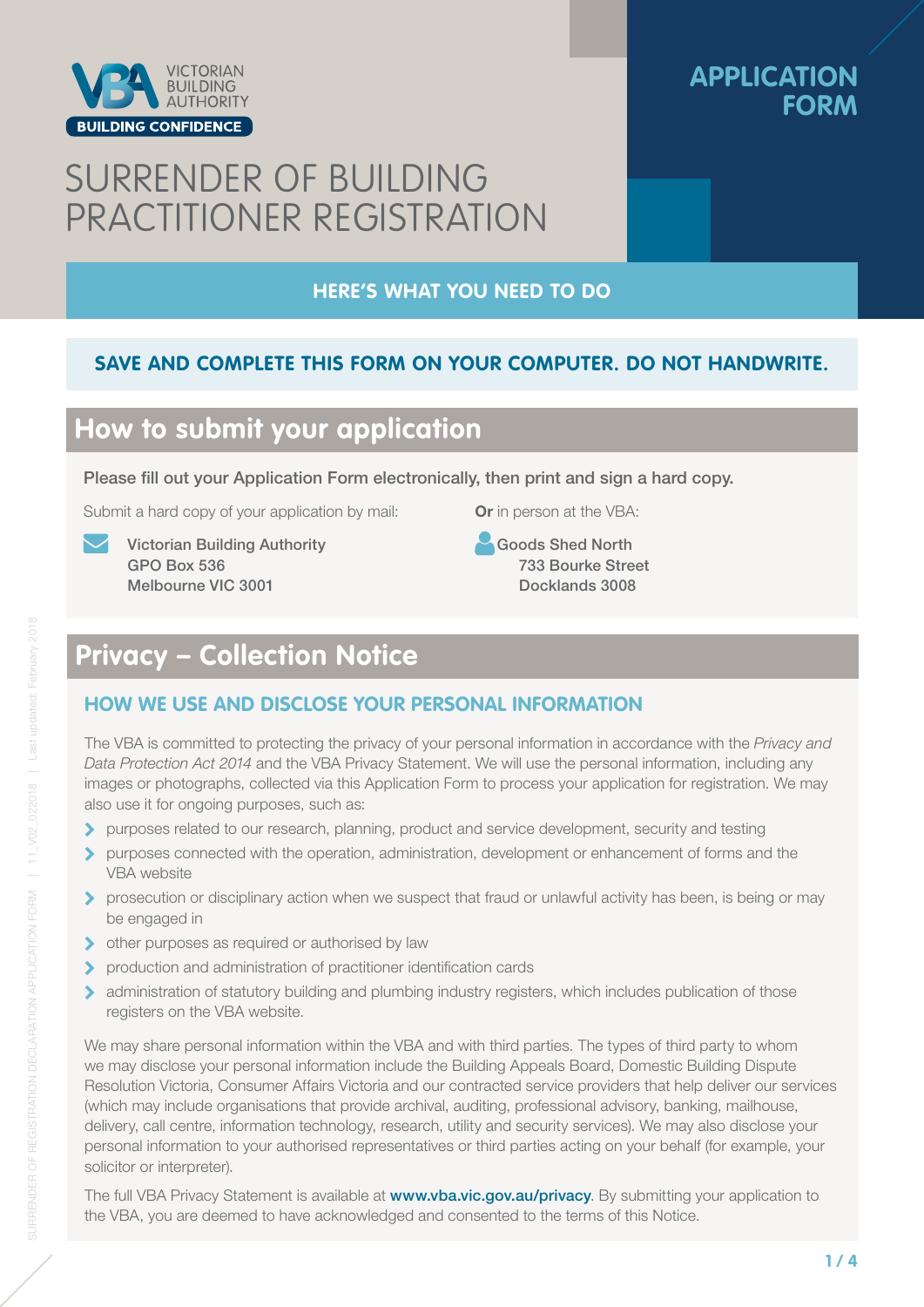| Reference number<br>Date                                              |                                    |
|-----------------------------------------------------------------------|------------------------------------|
| <b>Part A</b>                                                         |                                    |
|                                                                       |                                    |
| <b>WHAT WE NEED TO KNOW ABOUT YOU (THE APPLICANT)</b>                 | * INFORMATION THAT YOU MUST SUPPLY |
| Mrs<br>Ms<br>Your title $*$ Mr $\vert$<br><b>Miss</b>                 |                                    |
| Your first name* (As it appears on your drivers licence or passport). | Your middle name                   |
|                                                                       |                                    |
| Your surname* (As it appears on your drivers licence or passport).    | Your date of birth*                |
|                                                                       |                                    |
| Your residential address* (must not be a post office box)             |                                    |
|                                                                       |                                    |
|                                                                       |                                    |
| Suburb                                                                | State or territory<br>Postcode     |
|                                                                       |                                    |
| Your postal address (if different from residential address)           |                                    |
|                                                                       |                                    |
|                                                                       |                                    |
| What building practitioner registration(s) do you wish to surrender?  |                                    |
| Registration Category/Class                                           | <b>Registration Number</b>         |
|                                                                       |                                    |
| Registration Category/Class                                           | <b>Registration Number</b>         |
|                                                                       |                                    |
| Registration Category/Class                                           | <b>Registration Number</b>         |
|                                                                       |                                    |
|                                                                       |                                    |
|                                                                       |                                    |
| Select your reason for surrendering registration:                     |                                    |
| Retirement;<br>III health;                                            | Change in profession;              |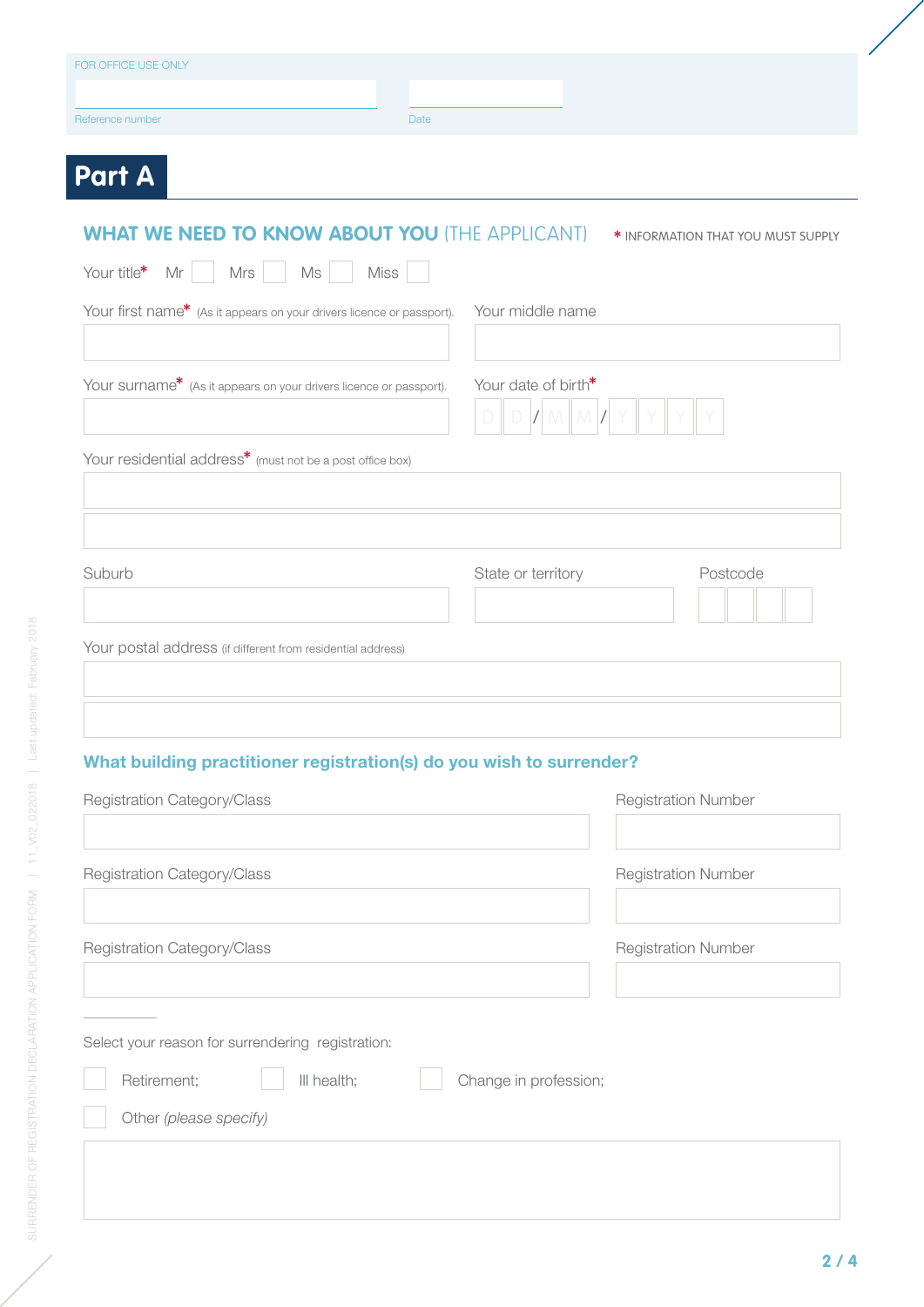| <b>WHAT WE NEED TO KNOW ABOUT YOUR WORK PRACTICE</b>                                                                                                                        |     |    |
|-----------------------------------------------------------------------------------------------------------------------------------------------------------------------------|-----|----|
| Do you have any existing obligations such as ongoing building works, contracts or building<br>permits that need to be finalised and/or handed over to another practitioner? | Yes | No |
| ◆ If YES, please prove details of how you intend to manage this each outstanding item.                                                                                      |     |    |
|                                                                                                                                                                             |     |    |
|                                                                                                                                                                             |     |    |
|                                                                                                                                                                             |     |    |
|                                                                                                                                                                             |     |    |
|                                                                                                                                                                             |     |    |
| Are you subject to any outstanding directions or orders issued under the Building Act 1993                                                                                  |     |    |
| or the Domestic Building Contracts Act 1995 to complete or fix building work?                                                                                               | Yes | No |
| If YES, please provide details below.                                                                                                                                       |     |    |
|                                                                                                                                                                             |     |    |
|                                                                                                                                                                             |     |    |
|                                                                                                                                                                             |     |    |
|                                                                                                                                                                             |     |    |
| Do you currently have any unresolved disputes before Domestic Building                                                                                                      |     |    |
| <b>Dispute Resolution Victoria?</b>                                                                                                                                         | Yes | No |
| If YES, please provide details below.                                                                                                                                       |     |    |
|                                                                                                                                                                             |     |    |
|                                                                                                                                                                             |     |    |
|                                                                                                                                                                             |     |    |
|                                                                                                                                                                             |     |    |
|                                                                                                                                                                             |     |    |

#### $\mathscr{C}$

#### **PROOF OF IDENTITY**

To prove who you are to the Victorian Building Authority you need to submit a certified copy of:



and one of the following:

- Current Australian driver's licence
- Current passport

Please attach a certified copy (do not send originals) of the identification selected above